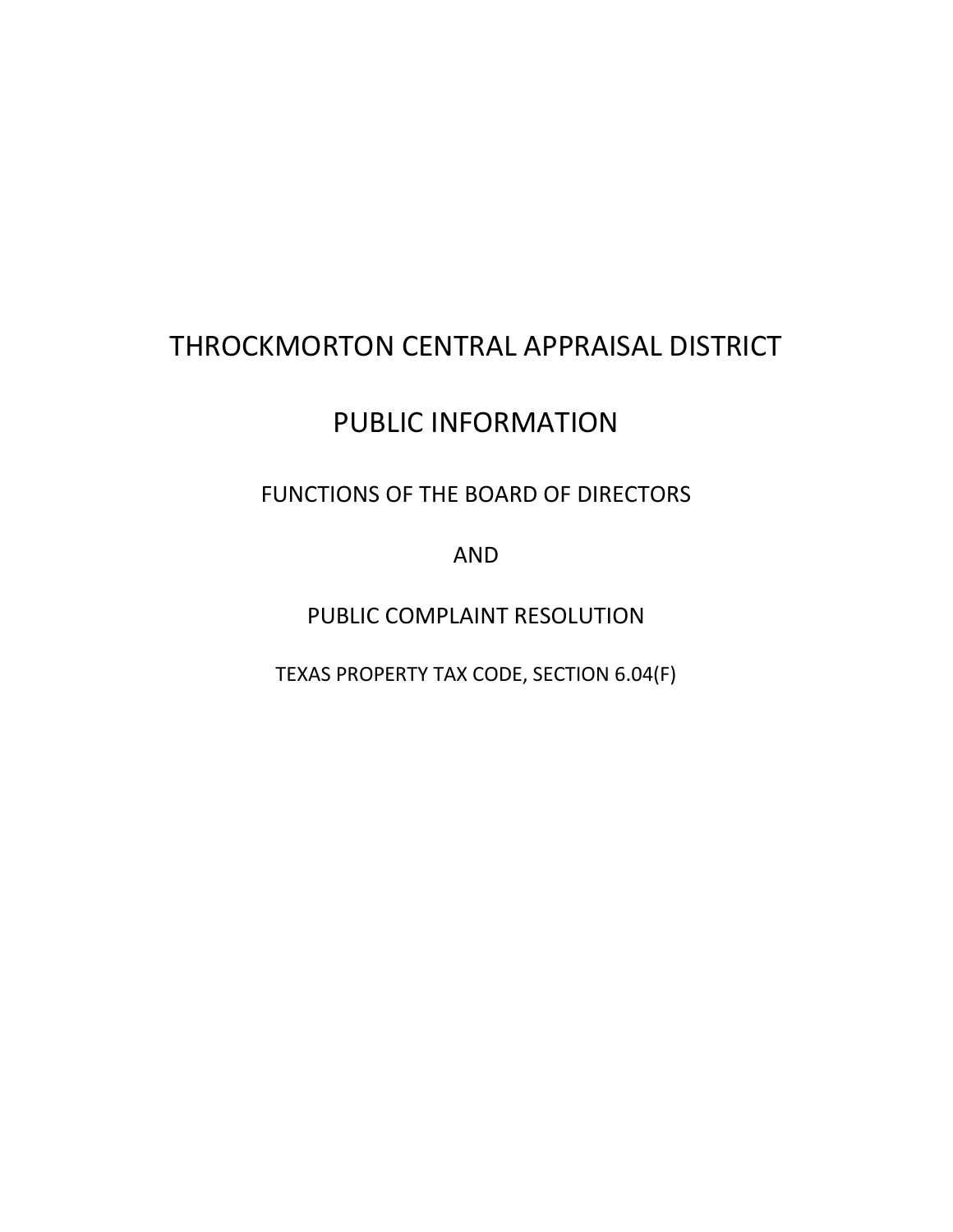#### INTRODUCTION

Per section 6.04 (f) of the Texas Property Tax Code this pamphlet contains information on the board of directors duties, policies and procedures for access, assistance for non-English speaking and disabled persons, and resolution of complaints to the board.

#### GENERAL POLICIES

The Throckmorton Central Appraisal District appraises taxable property for Throckmorton County, Throckmorton ISD, Woodson ISD, and the following school districts with portions in Throckmorton County; Munday ISD and Olney ISD, Throckmorton City and Woodson City. The Appraisal District is responsible for about 16,000 parcels of both real and personal property (including mineral) accounts. The responsibility of the district includes, appraising property, administering exemptions, administering special valuations (ag valuations) determining the taxable situs of property and any other duties the Texas State Comptroller's office deems necessary for the appraisal district to do. The chief executive officer of the appraisal district is the chief appraiser.

The governing body of the district is the appraisal district's board of directors. The appraisal district also has an appraisal review board, which hears property owner protests regarding values and other related matters. The appraisal review board is appointed by the board of directors.

### BOARD OF DIRECTORS

The appraisal district is governed by a board of directors. Five directors are appointed by the taxing units that participate in the district as provided by Section 6.03 of the Texas Property Tax Code.

The boards of directors have NO responsibility for:

- Setting tax rates
- Appraising property
- Adjusting appraisals
- Granting or denying exemptions
- Any other matter directly affecting the value of property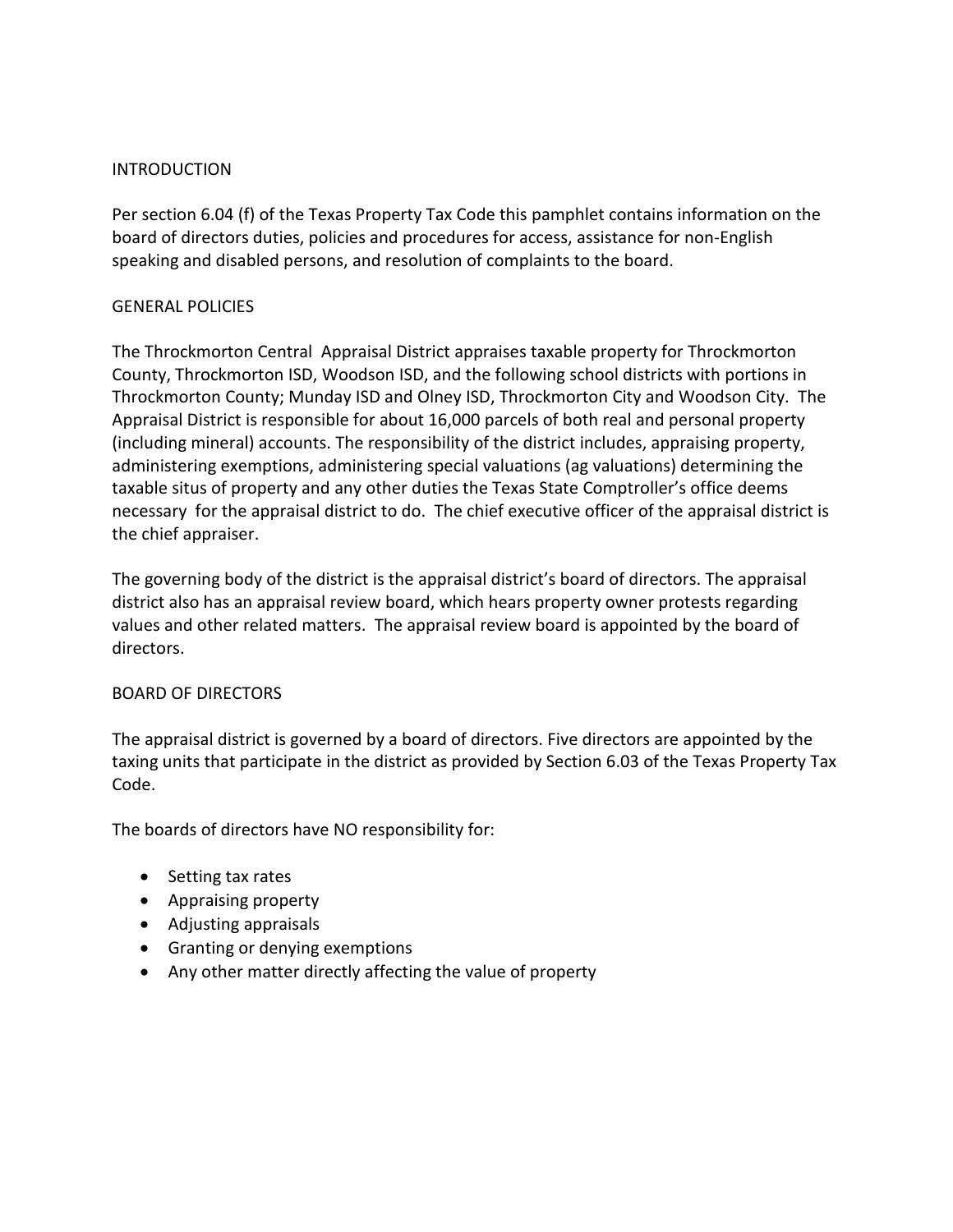Specific responsibilities of the board of directors:

- Appointing the chief appraiser
- Contracts for appraisal functions
- Adopt annual budget
- Determine financing of annual budget based on cost allocation among taxing units
- Purchasing or leasing real property as well as constructing improvement to establish appraisal district office.
- Provide an annual audit by a CPA
- Select district depository through bid solicitation
- Approve appointment of the agricultural advisory board
- Appoint members of the appraisal review board
- Increase size of the appraisal review board
- Appoint chairman and secretary of the appraisal review board
- Make general policy regarding the operation of the appraisal district
- Administer the district office in any other manner required by law

### BOARD MEETINGS

At each regularly scheduled meeting the chairman of the board of directors will announce that each person wishing to address the board on appraisal district policies, procedures or issues may have time to speak allotted as follows:

- If the speaker's intended comment relates to an identifiable item on the agenda, five minutes.
- If the speaker's intended comment does not relate to an identifiable item on the agenda, three minutes; if the speaker has not appeared before to make public comments in any of the three preceding meetings, or one minute if the speaker has appeared before in any of the three preceding meetings.

The chairman may expand the speaker's time as needed if the expansion will not affect the ability of the board to complete its business and adjourn the meeting at a reasonable time. The board may refuse to hear any person who attempts to speak on a subject unrelated to the policies and procedures of the appraisal district or the appraisal review board and unrelated to any other issue under the board's jurisdiction. [Section 6.04(d), Tax Code]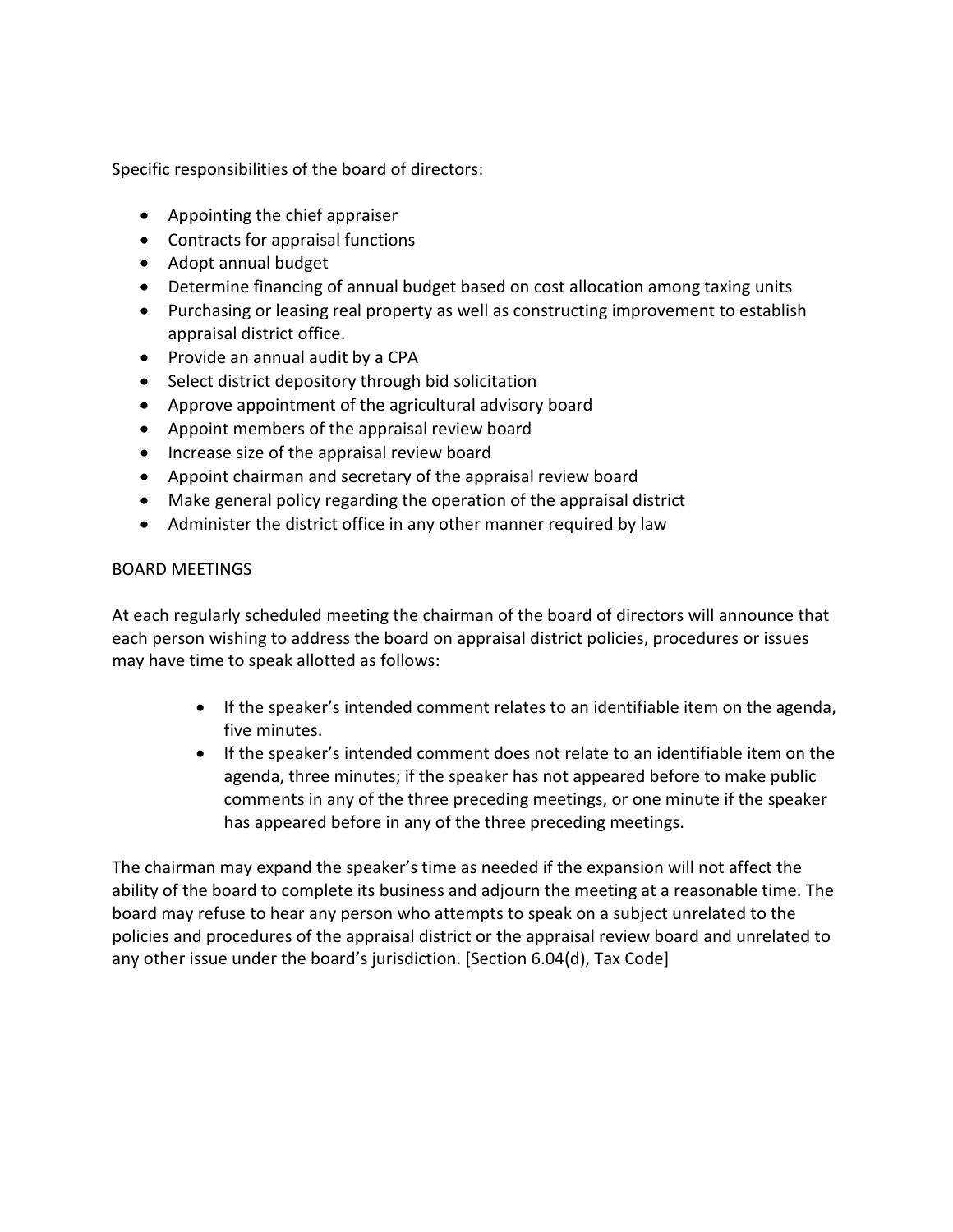#### AGENDA ITEM

In accordance with Property Tax Code Section 6.15, the chief appraiser will have on every agenda the chance for BOD members to ask about their property value or other property values in the county. Section 6.15 states: (a) A member of the board of directors of an appraisal district commits and offense if the member directly or indirectly communicates with the chief appraiser on any matter relating to the appraisal of property by the appraisal district except in:

- 1. An open meeting of the appraisal district board of directors or another public forum; or
- 2. A closed meeting of the board of directors held to consult with the board's attorney about pending litigation, at which the chief appraiser's presence in necessary for full communication between the board and the board's attorney.

Throckmorton CAD's stance on this section is meant to include all the staff of the office. All communication involving appraisal of property is to be in an open meeting or before the Appraisal Review Board in an open meeting.

#### INTERPRETERS

The district will provide an interpreter at a meeting if a person who does not speak English or communicates by sign language, and notifies the appraisal district at least three business days before the meeting. The person must indicate that he or she desires to address the board and is unable to provide an interpreter. [Section 6.04(e)]

### ACCESS BY DISABLED PERSONS

The Throckmorton Central Appraisal District located at 144 N Minter Ave, Throckmorton TX, does not have a handicapped parking place; however, a ramp is accessible to the sidewalk in front of the appraisal district office at each end of the block from the street.

The board meeting room and ARB hearing room are wheelchair accessible. A person who needs additional assistance for entry or access should notify the appraisal district in writing at least three days before the meeting.

Persons who have a mental or developmental disability should notify the appraisal district in writing within three days of the meeting so the board can provide additional assistance if the person coming does not have someone coming with them to help them.

#### POLICIES FOR RESLOVING COMPLAINTS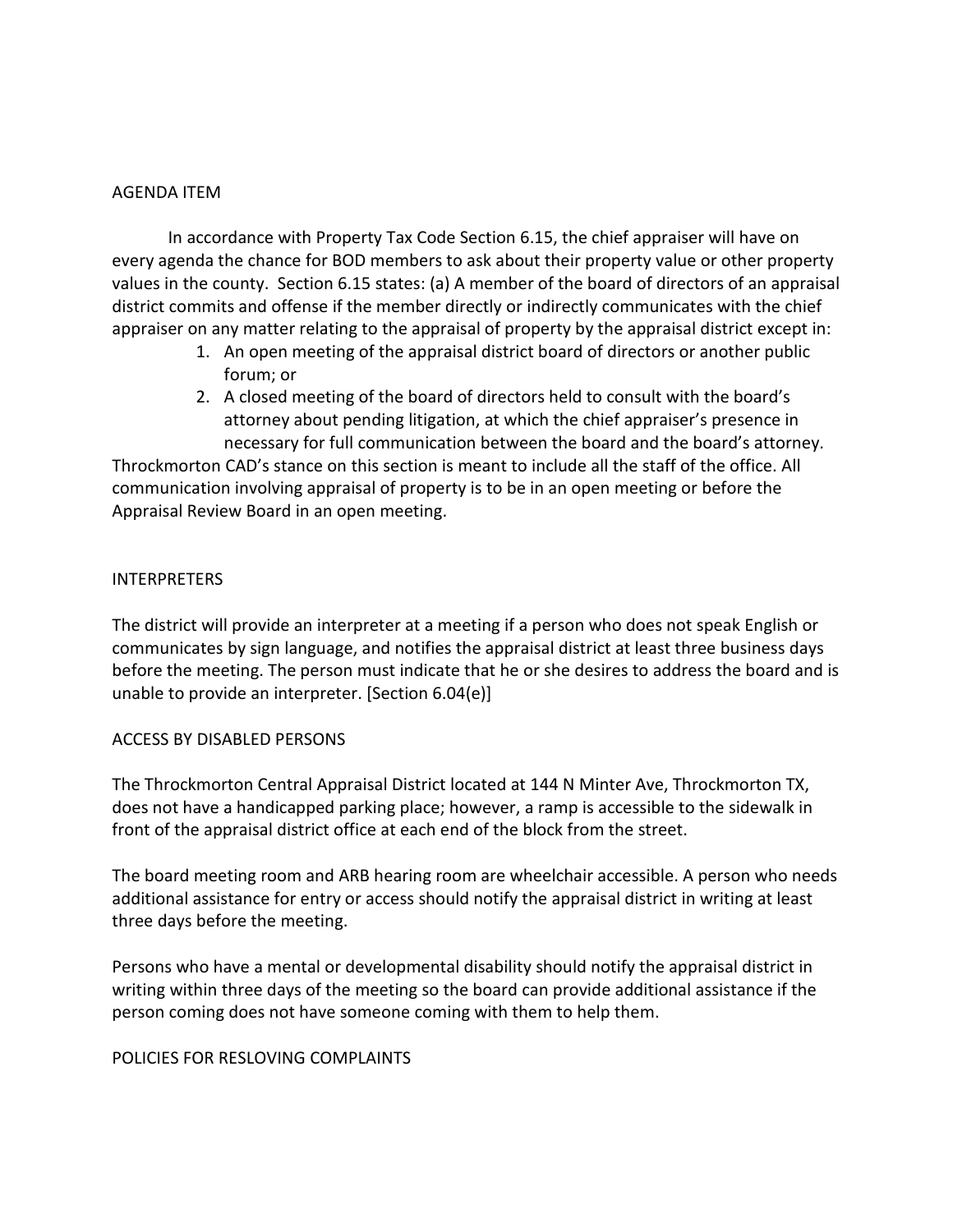The board will consider written complaints about the policies and procedures of the appraisal district, appraisal review board, the board of directors and any other matter within the jurisdiction of the board of directors. The board will not consider complaints addressing any of the grounds for a challenge and a protest before the appraisal review board as set out in

Sections 41.03 and 41.41, Texas Property Tax Code. The boards of directors have no authority to overrule the chief appraiser or appraisal review board's decision on a value, a correction, or a protest.

Any complaint requiring action by the board of directors must be filed through the chief appraiser. In order to file a complaint, the necessary steps must be taken:

- File a written complaint with the chief appraiser. The complaint should adequately describe the situation, the person(s) involved, and the action(s) the complainant would like the board to take concerning the complaint.
- The chief appraiser will research each complaint for all possible remedies. If the chief appraiser and the complainant are able to resolve the problem, the chief appraiser will then report the problem and its resolution in the informational report to the board at the next regular scheduled meeting. If the chief appraiser and the complaint are unable to resolve the issue the chief appraiser will place the complaint as an action item on the agenda for the next regular scheduled meeting of the board of directors.
- In order for an unresolved complaint to be placed as an action item on the board's agenda, adequate time must be given to notify all parties involved in the complaint to allow proper time to comply with the Open Meetings Act.
- A complainant has impairment and cannot present the complaint in writing; the complaint will be recorded and played for the board in lieu of the written complaint.
- If an unresolved complaint involves a district employee, including the chief appraiser, the employee will be notified of the complaint and must submit a written response to be presented along with the complaint at the next regular schedule meeting of the board of directors.

While a complaint is under investigation the chief appraiser will report on the status of the complaint to both the complainant and the board at their regular meeting until the complaint is resolved and presented to the board unless notification would jeopardize an investigation.

Complaint correspondence should be mailed to:

Chairman, Board of Directors Throckmorton Central Appraisal District